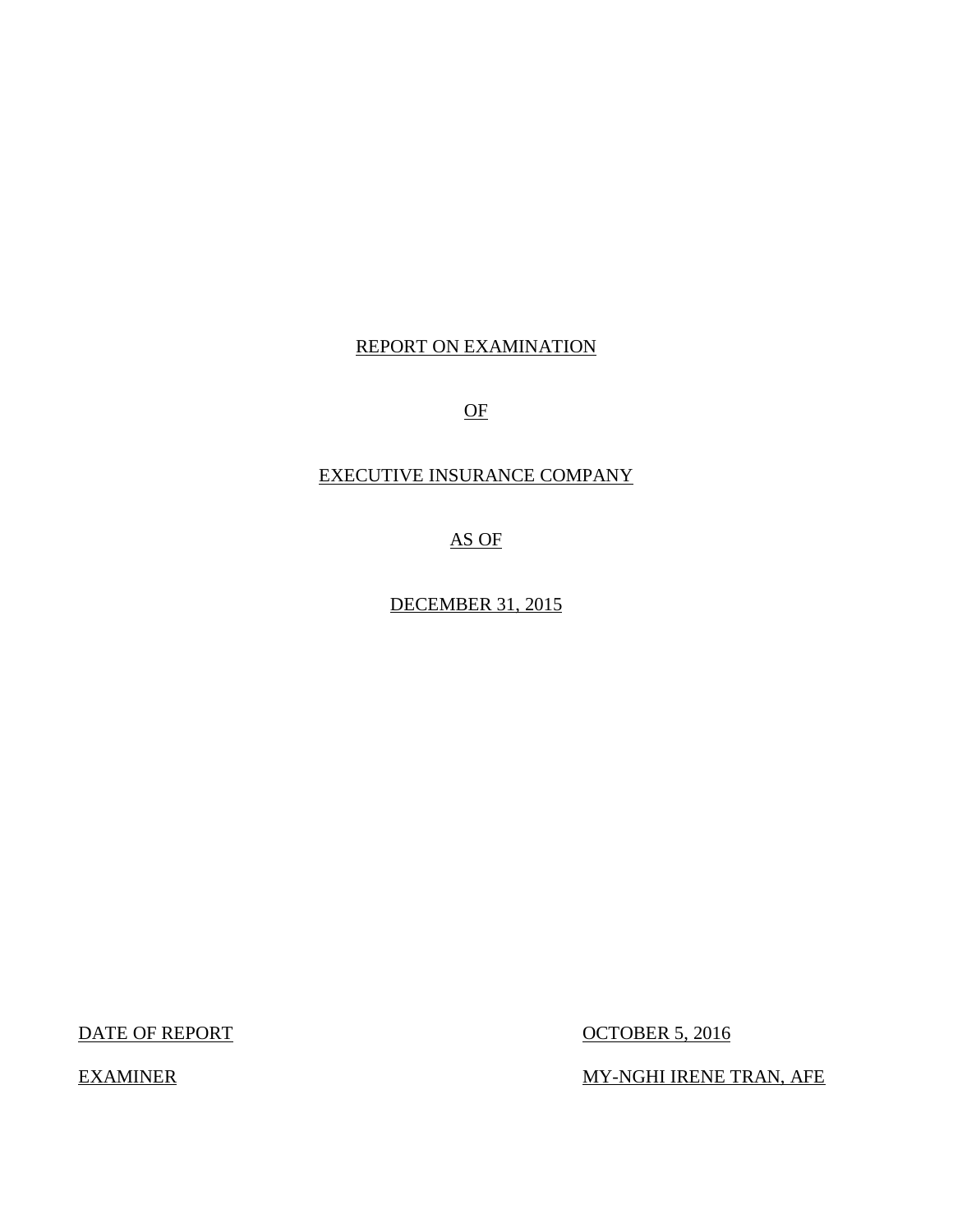# TABLE OF CONTENTS

# ITEM NO. PAGE NO.

| 1  | Scope of examination                                                                                                                                             | 2                          |
|----|------------------------------------------------------------------------------------------------------------------------------------------------------------------|----------------------------|
| 2. | Description of Company                                                                                                                                           | 2                          |
|    | A. Management<br>B. Territory and plan of operation<br>C. Reinsurance<br>D. Holding company system<br>E. Significant operating ratios<br>F. Accounts and records | 3<br>4<br>5<br>5<br>6<br>7 |
| 3. | <b>Financial statements</b>                                                                                                                                      | 8                          |
|    | A. Balance sheet<br>B. Statement of income<br>C. Capital and surplus account                                                                                     | 8<br>9<br>9                |
| 4. | Losses and loss adjustment expenses                                                                                                                              | 10                         |
| 5. | Compliance with prior report on examination                                                                                                                      | 10                         |
| 6. | Summary of comments and recommendations                                                                                                                          | 11                         |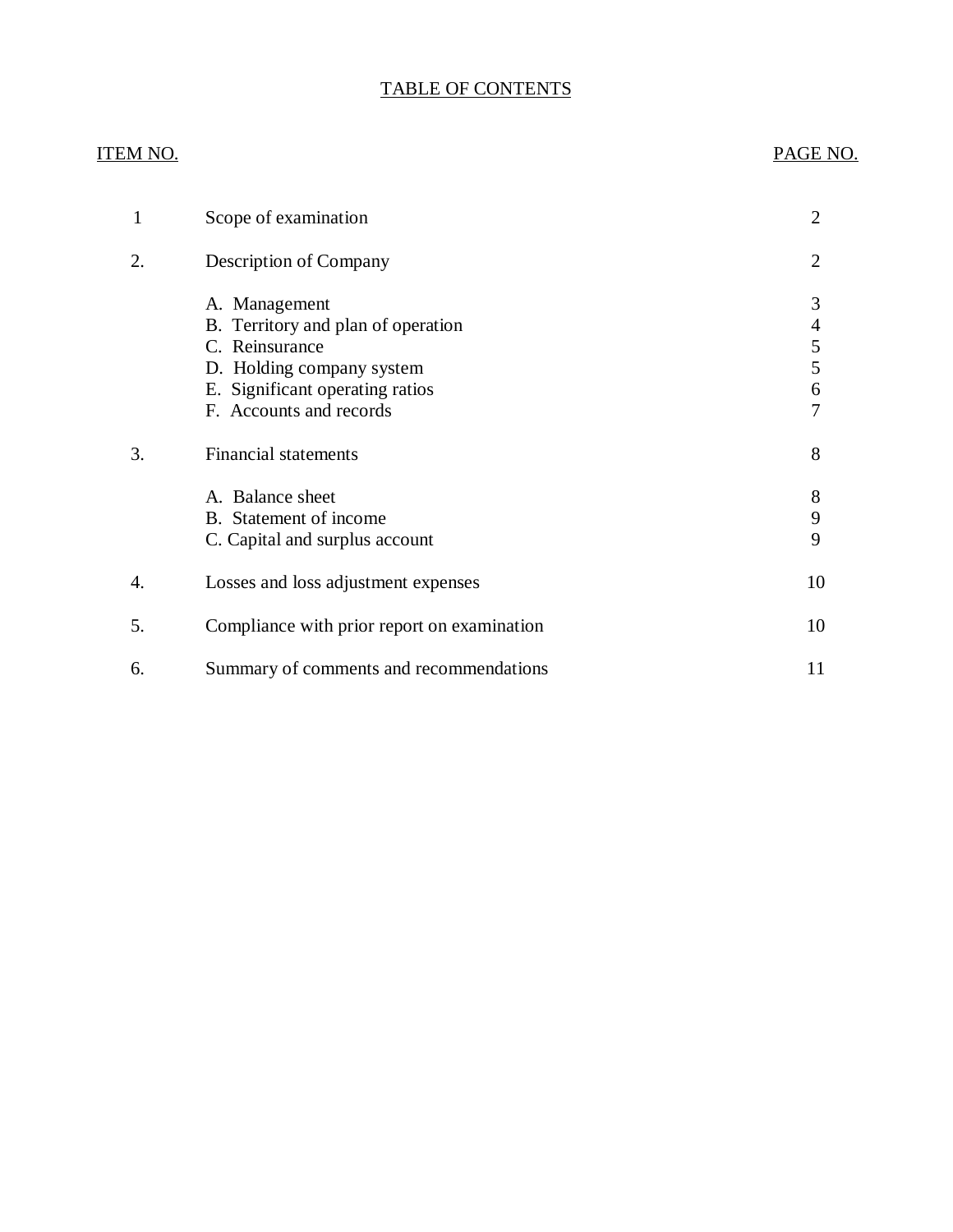

# NEW YORK STATE *DEPARTMENTof*  FINANCIAL SERVICES

Andrew M. Cuomo Maria T. Vullo Governor Superintendent

October 5, 2016

Honorable Maria T. Vullo Superintendent of Financial Services Albany, New York 12257

Madam:

Pursuant to the requirements of the New York State Insurance Law, and in compliance with the instructions contained in Appointment Number 31508 dated August 8, 2016, attached hereto, I have made an examination into the condition and affairs of Executive Insurance Company as of December 31, 2015, and submit the following report thereon.

Wherever the designation "the Company" appears herein without qualification, it should be understood to indicate Executive Insurance Company.

Wherever the term "Department" appears herein without qualification, it should be understood to mean the New York State Department of Financial Services.

The examination was conducted at the New York State Department of Financial Services office located at One State Street, New York, NY 10004.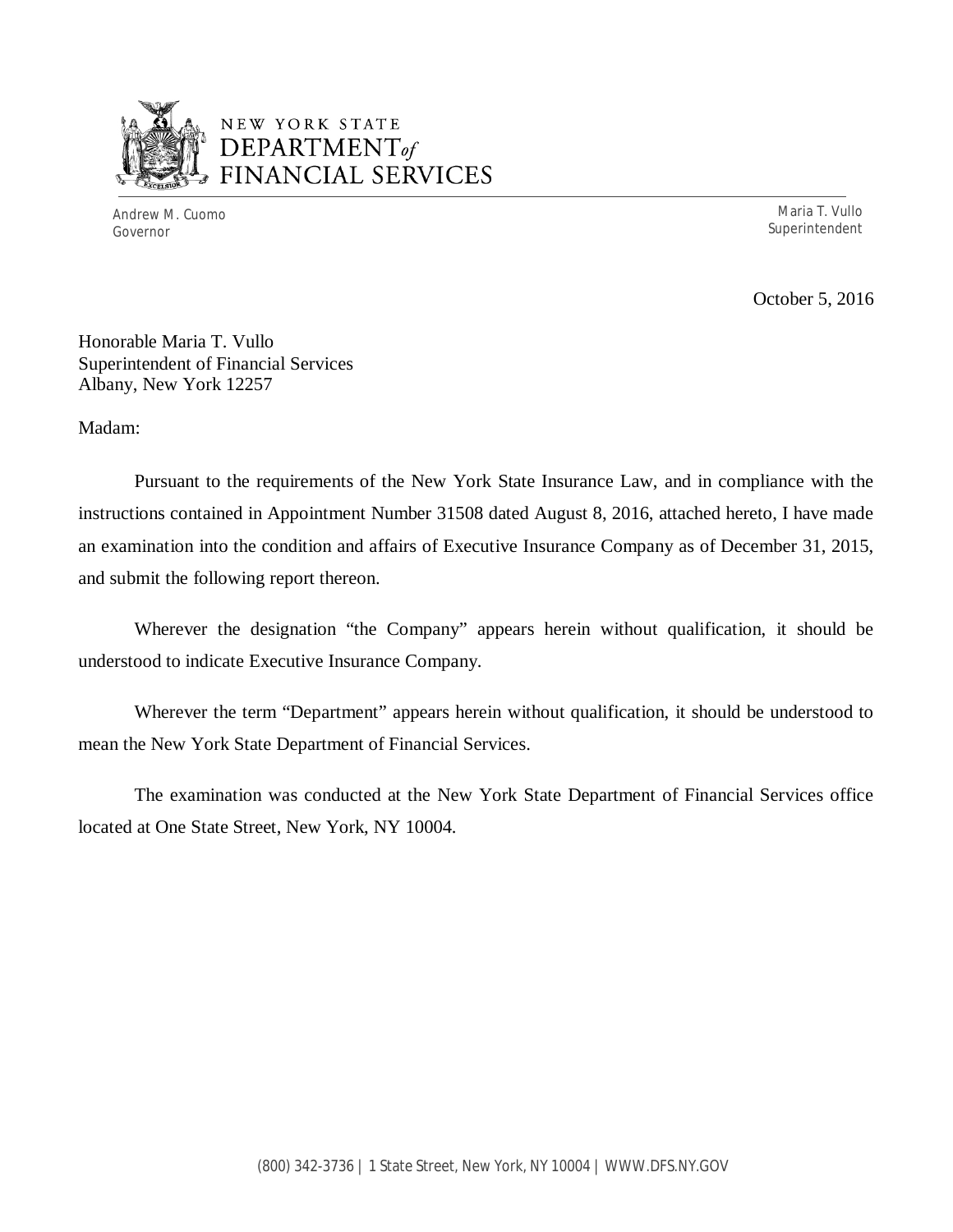### 1. SCOPE OF EXAMINATION

<span id="page-3-0"></span>The Department has performed an individual examination of the Company*,* a multi-state insurer. The previous examination was conducted as of December 31, 2010. This examination covered the five-year period from January 1, 2011 through December 31, 2015, and was limited in scope to those balance sheet items considered by this Department to require analysis, verification or description, including: investments, cash, receivable and other expenses. Transactions occurring subsequent to this period were reviewed where deemed appropriate by the examiner.

A review was also made to ascertain what action was taken by the Company with regard to comments and recommendations contained in the prior report on examination.

This report on examination is confined to the target areas investigated pursuant to the limited scope examination instructions, financial statements and comments on those matters that involve departures from laws, regulations or rules, or that are deemed to require explanation or description.

#### **2. DESCRIPTION OF COMPANY**

Executive Insurance Company was incorporated under the laws of the State of New York on June 15, 1972, as the French Union Insurance and Reinsurance Company of New York, to be a successor to the United States Branch of the French Union Insurance and Reinsurance Company, Paris, France ("the Branch"). The Branch entered the United States through the State of New York on September 15, 1934. It became licensed and domesticated in New York State effective September 30, 1972. In March 1973, the Company changed its name to Executive Insurance Company.

On October 10, 1975, the Superintendent of New York State placed the Company in rehabilitation. This process ended on January 23, 1976.

On June 28, 1977, E.I.C. Enterprises, Ltd, a Florida State licensed insurance company acquired the Company as a wholly owned subsidiary. Effective February 28, 2009, the Company ceased writing business.

Capital paid in is \$1,000,000 consisting of 10,000 shares of \$100 par value per share common stock. Gross paid in and contributed surplus is \$2,770,361. The capital structure has remained unchanged since the Department's prior examination as of December 31, 2010.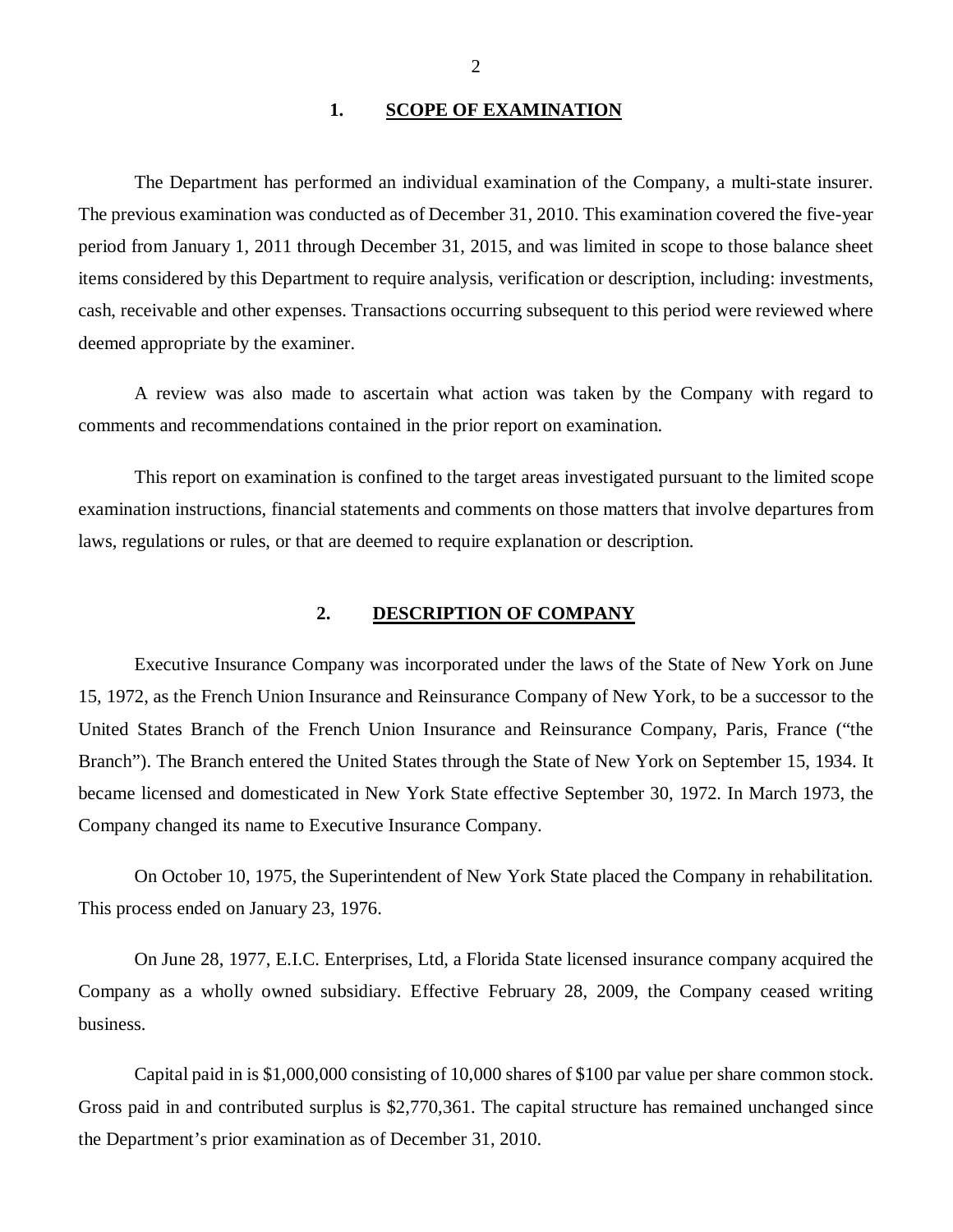#### A. Management

Pursuant to the Company's charter and by-laws, management of the Company is vested in a board of directors consisting of not less than seven nor more than thirteen members. The board meets annually during each calendar year. At December 31, 2015, the board of directors was comprised of the following twelve members:

Michael Armienti Attorney,

Steven Carroll Consultant,

Marcia Clark Director,

Jonathan M. Field Attorney,

Gregg J. Kligler Vice President,

Michelle Kligler Retired Deerfield Beach, FL

Sean Racin Kligler Student Carmel, IN

Donald P. Marry Retired Gansevoort, NY

Carl S. Young Retired Aventura, FL

#### Name and Residence Principal Business Affiliation

New York, NY Armienti, DeBellis, Guglielmo & Rhoden, LLP

Renan Asuncion Secretary and Treasurer, Plainview, NY Executive Insurance Company

Brooklyn, NY New York Life Insurance Company

Tai Tam, Hong Kong **Asia Sourcing Consultant** 

Marlton, NJ Mintzer, Sarowitz, Zeris, Ledva & Meyers

Dennis A. Herman Chief Executive Officer, New York, NY American Federal Group, Ltd.

Pompano Beach, FL Executive Insurance Company

Richard I. Kligler President and Chairman of the Board, Tai Tam, Hong Kong Executive Insurance Company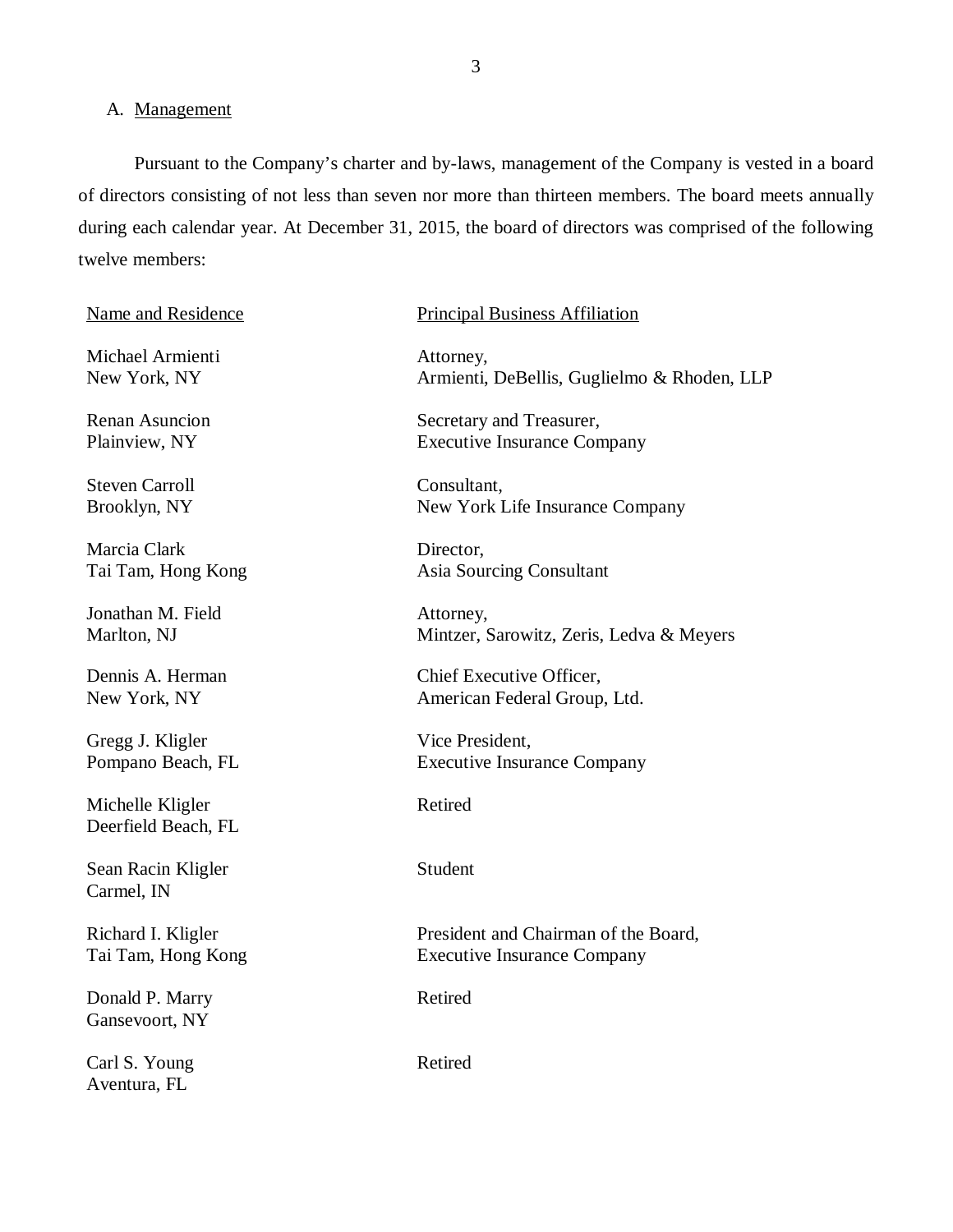A review of the minutes of the board of directors' meetings held during the examination period indicated that the meetings were generally well attended with the exception of Michael Armienti who attended less than 40% of the meetings for which he was eligible to attend.

Members of the board have a fiduciary responsibility and must evince an ongoing interest in the affairs of the insurer. It is essential that board members attend meetings consistently and set forth their views on relevant matters so that the board may reach appropriate decisions. Individuals who fail to attend at least one-half of the regular meetings do not fulfill such criteria. It is recommended that board members who are unable or unwilling to attend meetings consistently should resign or be replaced.

As of December 31, 2015, the principal officers of the Company were as follows:

Name Title Richard I. Kligler President and Chairman of the Board Renan Asuncion Secretary and Treasurer Gregg J. Kligler Vice President

### B. Territory and Plan of Operation

As of December 31, 2015, the Company was licensed to write business in New York State and Texas.

As of the examination date, the Company was authorized to transact the kinds of insurance as defined in the following numbered paragraphs of Section 1113(a) of the New York State Insurance Law:

| Paragraph | Line of Business                           |
|-----------|--------------------------------------------|
| 3         | Accident & health                          |
| 4         | Fire                                       |
| 5         | Miscellaneous property                     |
| 6         | Water damage                               |
|           | Burglary and theft                         |
| 8         | <b>Glass</b>                               |
| 9         | Boiler and machinery                       |
| 10        | Elevator                                   |
| 12        | Collision                                  |
| 13        | Personal injury liability                  |
| 14        | Property damage liability                  |
| 19        | Motor vehicle and aircraft physical damage |
| 20        | Marine and inland marine                   |
| 21        | Marine protection and indemnity            |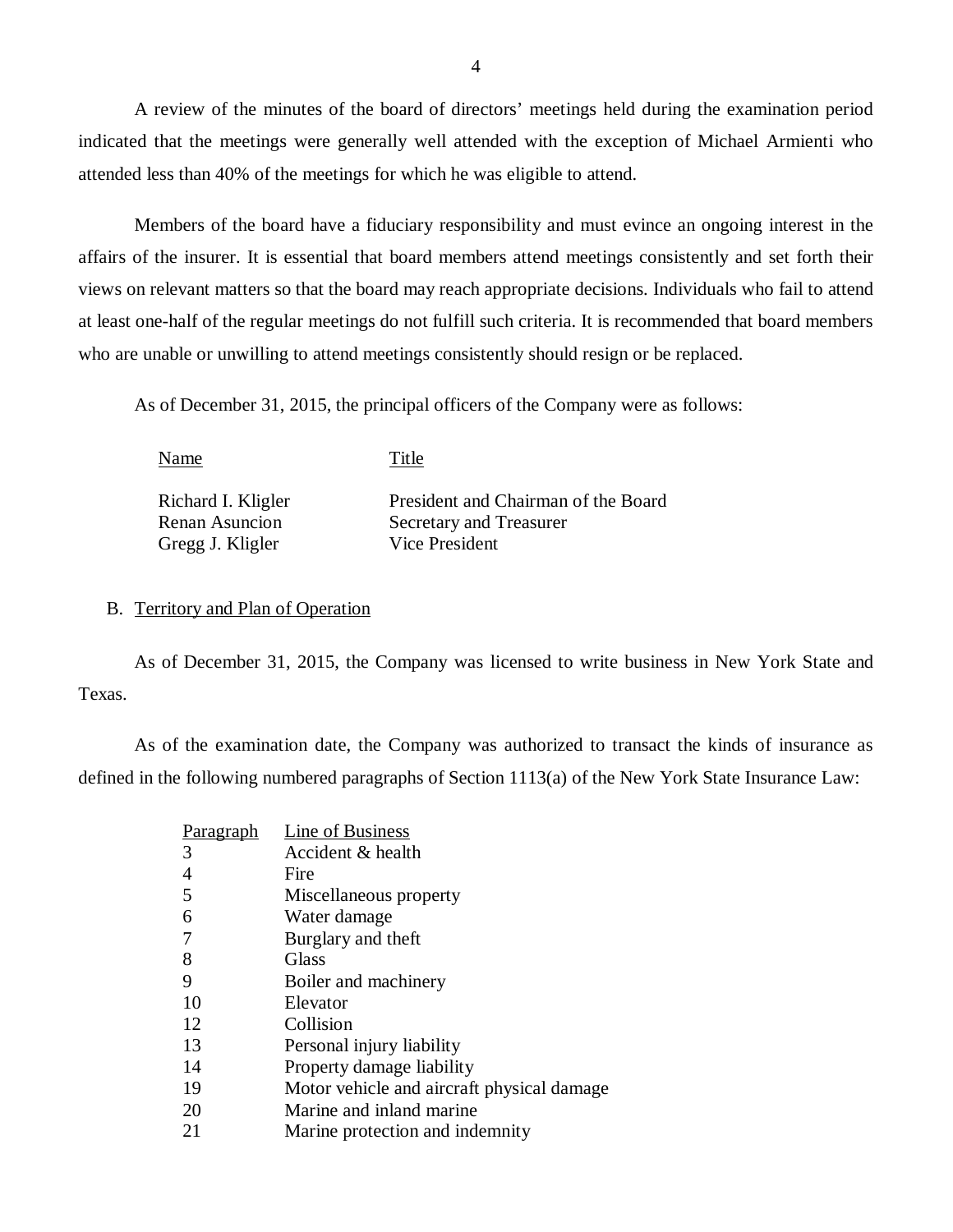<span id="page-6-0"></span>Based on the lines of business for which the Company is licensed and the Company's current capital structure, and pursuant to the requirements of Articles 13 and 41 of the New York State Insurance Law, the Company is required to maintain a minimum surplus to policyholders in the amount of \$1,200,000.

Before the Company ceased writing business in early 2009, the Company wrote comprehensive and collision automobile insurance in Florida and New York under agency agreements.

#### C. Reinsurance

As of December 31, 2015, Executive Insurance Company did not have a reinsurance program in place.

# D. Holding Company System

The Company is a wholly-owned subsidiary of E.I.C. Enterprises, Ltd. The estate of Milton Kligler is the sole stockholder of all outstanding common shares of E.I.C. Enterprises, Ltd.

A review of the Holding Company Registration Statements filed with this Department indicated that such filings were complete but were not filed timely. Pursuant to Part 80-1.4 of New York Regulation 52, all controlled insurers are required to file an annual holding company registration statement (Form HC1) within 120 days following the end of its ultimate holding company's fiscal year. It is recommended that the Company file its annual holding company registration statements in a timely manner pursuant to the provisions of Part 80-1.4 of Department Regulation 52.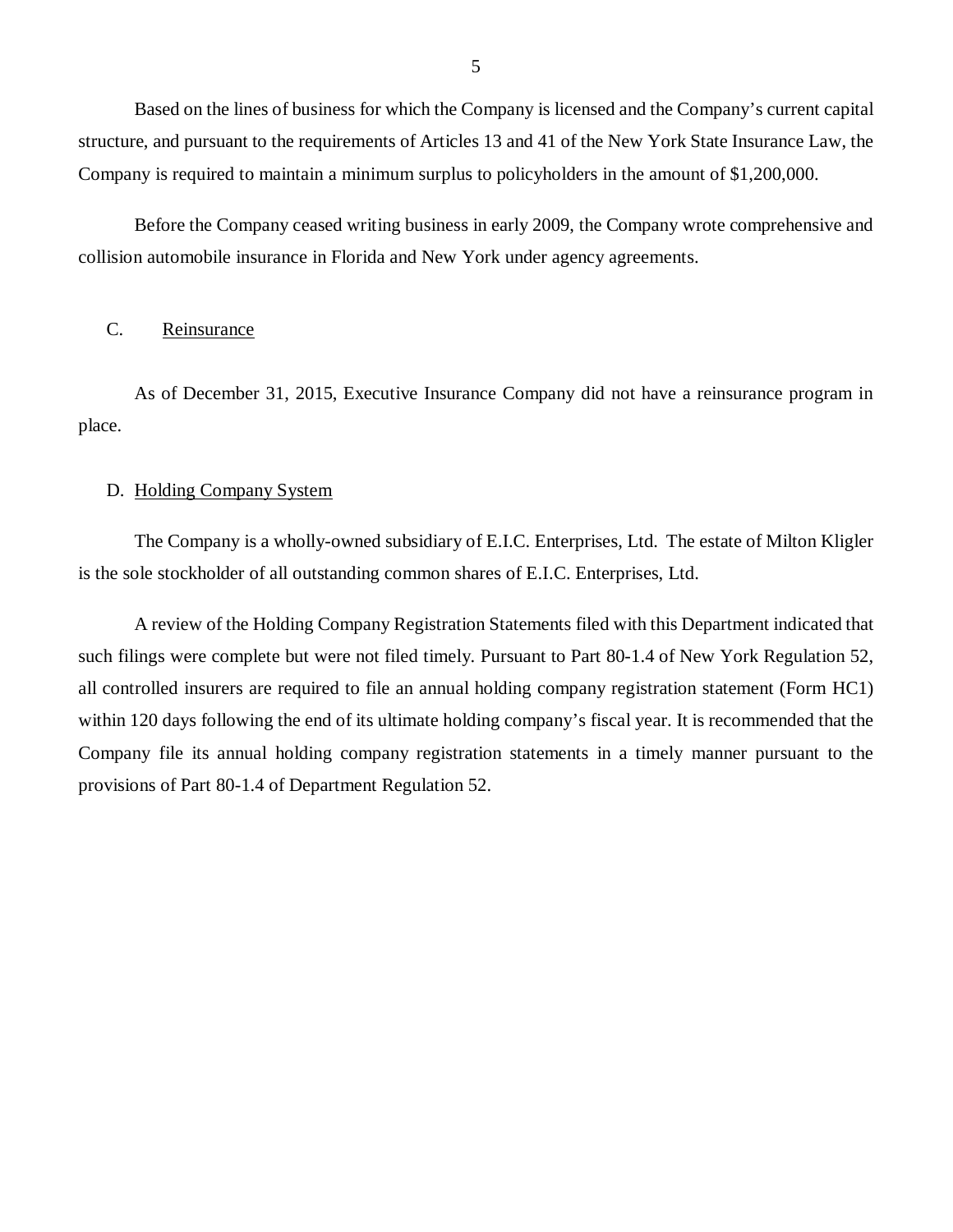

At December 31, 2015, the Company was party to the following agreement with other members of its holding company system:

#### Tax Allocation Agreement

Beginning January 1, 1980, the Company filed consolidated federal income tax returns with its parent, E.I.C. Enterprises, Ltd, pursuant to a tax allocation agreement.

# E. Significant Operating Ratios

The following ratios have been computed as of December 31, 2015, based upon the results of this examination:

| * Net premiums written to surplus as regards policyholders                             | $0\%$ |
|----------------------------------------------------------------------------------------|-------|
| Liabilities to liquid assets (cash and invested assets less investments in affiliates) | 3%    |
| * Premiums in course of collection to surplus as regards policyholders                 | $0\%$ |

Ratios denoted with asterisks were zeroes because the Company is in runoff and no longer writing premium. The liabilities to liquid assets ratio falls within the benchmark ranges set forth in the Insurance Regulatory Information System of the National Association of Insurance Commissioners.

The following is a chart of the holding company system at December 31, 2015: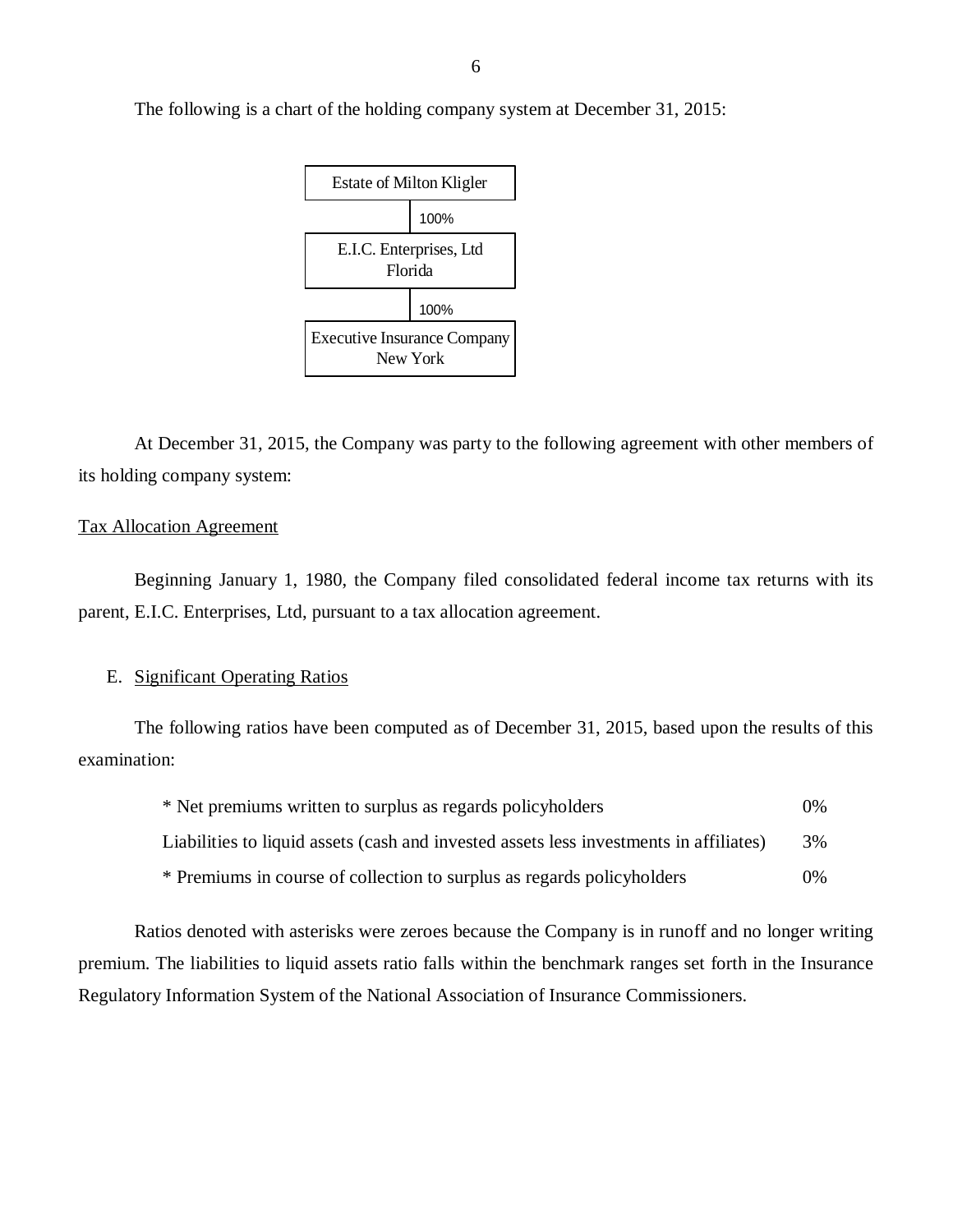#### <span id="page-8-0"></span>F. Accounts and Records

#### i Limitation of Investments

A review of the Company's filed 2015 Supplemental Investment Interrogatories indicated that three of the Company's investments exceeded 10% of total admitted assets.

The Company did not comply with Section 1409(a) of the New York State Insurance Law which states in part:

> "No domestic insurer shall have more than ten percent of its admitted assets as shown by its last statement on file with the Superintendent invested in, or loaned upon, the securities of any one institution."

The amount involved is immaterial and no examination change is necessary. However, it is recommended that the Company comply with Section 1409(a) of the New York Insurance Law in all future filed annual statements.

### ii Custodial Agreements

The Company did not maintain custodial agreements for the Company's investments held by two custodians.

It is recommended that the Company establish formal custodial agreements with all custodians, and that they meet all of the required provisions set forth in the NAIC Financial Condition Examiners' Handbook.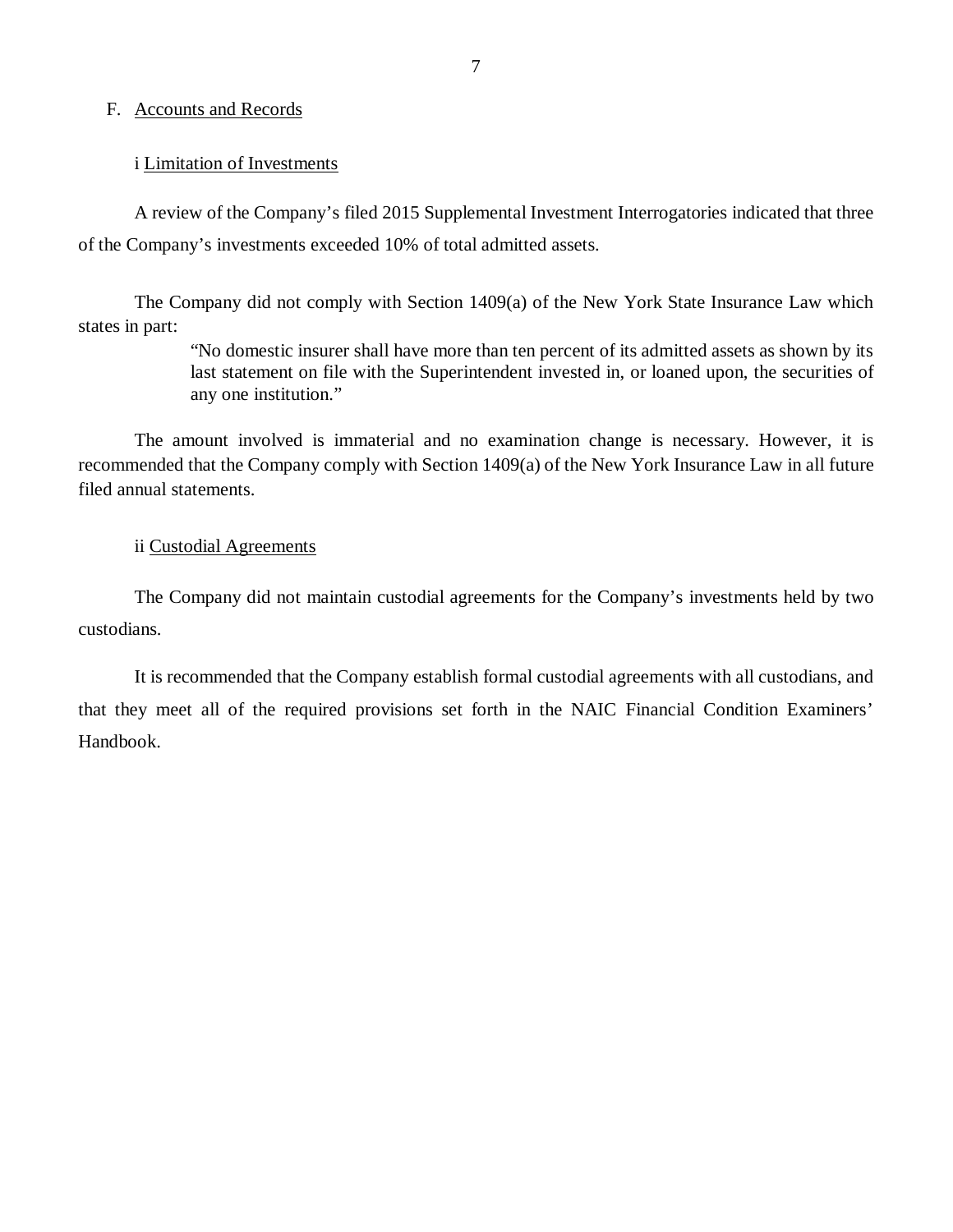# **3. FINANCIAL STATEMENTS**

# A Balance Sheet

The following shows the assets, liabilities and surplus as regards policyholders as of December 31, 2015 as reported by the Company:

| Assets                                    | Assets      | <b>Assets Not</b><br>Admitted | Net Admitted<br>Assets |
|-------------------------------------------|-------------|-------------------------------|------------------------|
| <b>Bonds</b>                              | \$1,200,283 |                               | \$1,200,283            |
| Cash, cash equivalents and short-term     |             |                               |                        |
| investments                               | 603,050     |                               | 603,050                |
| Investment income due and accrued         | 4,329       |                               | 4,329                  |
| Receivables from parent, subsidiaries and |             |                               |                        |
| affiliates                                | 77,233      | \$77,233                      | $\theta$               |
| Receivable from Pearl Holding Group, Inc. | 33,967      | $\left( \right)$              | 33,967                 |
| Total assets                              | .918.862    |                               | .841.629               |

# Liabilities, Surplus and Other Funds

#### **Liabilities**

| Other expenses (excluding taxes, licenses and fees)<br>Amounts withheld or retained by company for account of others |             | \$<br>61,244<br>31 |
|----------------------------------------------------------------------------------------------------------------------|-------------|--------------------|
| <b>Total liabilities</b>                                                                                             |             | \$<br>61,275       |
| <b>Surplus and Other Funds</b>                                                                                       |             |                    |
| Common capital stock                                                                                                 | 1,000,000   |                    |
| Gross paid in and contributed surplus                                                                                | 2,770,361   |                    |
| Unassigned funds (surplus)                                                                                           | (1,990,007) |                    |
| Surplus as regards policyholders                                                                                     |             | 1,780,354          |
| Total liabilities, surplus and other funds                                                                           |             | \$1,841,629        |

Note: The Internal Revenue Service has not audited tax returns covering tax years 2011 through 2015. The examiner is unaware of any potential exposure of the Company to any tax assessment and no liability has been established herein relative to such contingency.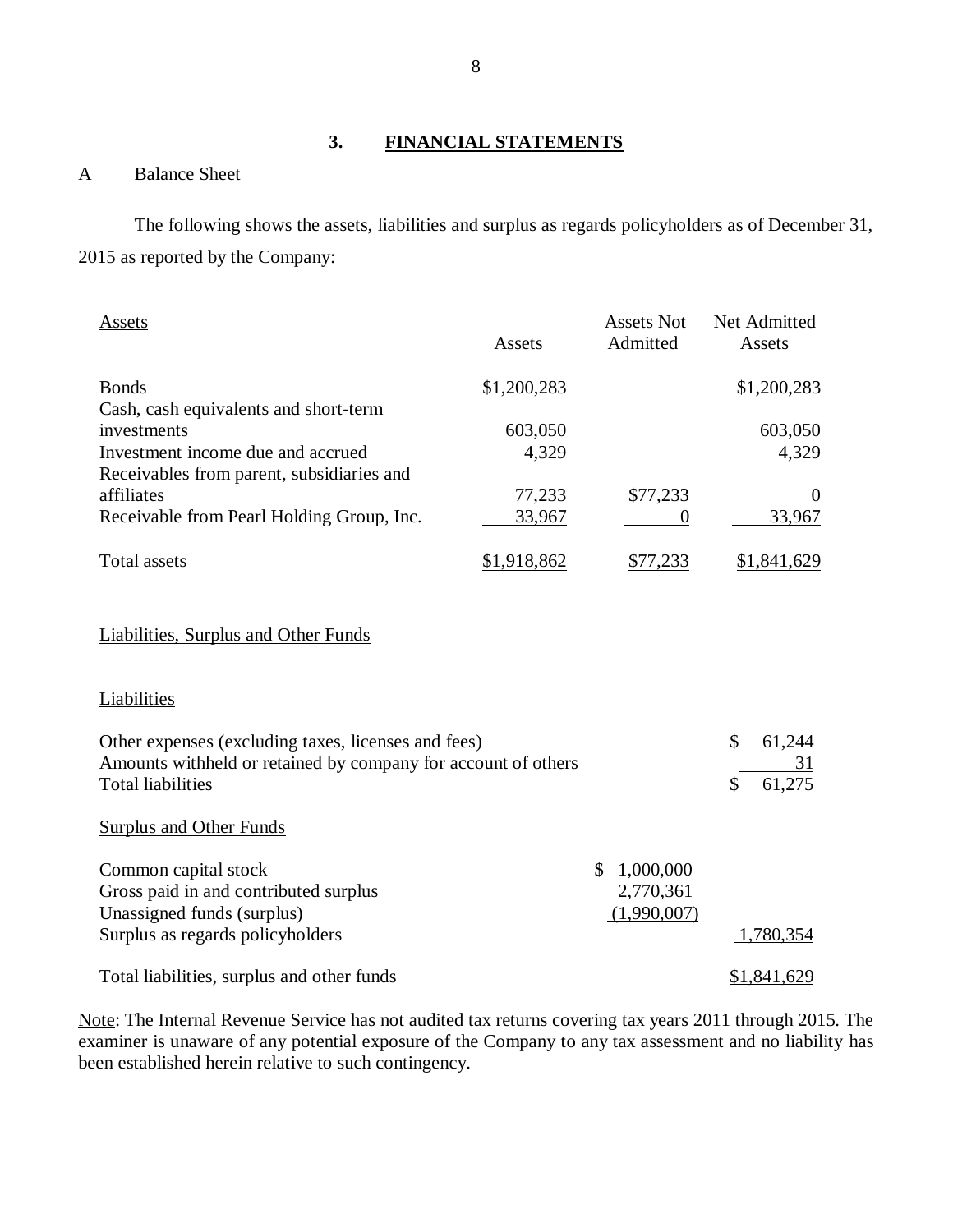# B. Statement of Income

The net income, for the five-year examination period January 1, 2011 through December 31, 2015, was (\$1,611,254), detailed as follows:

# Underwriting Income

| Deductions:                                  |               |               |
|----------------------------------------------|---------------|---------------|
| Losses and loss adjustment expenses incurred | \$<br>(1,970) |               |
| Other underwriting expenses incurred         | 1,686,515     |               |
| Total underwriting deductions                |               | 1,684,545     |
| Net underwriting gain or (loss)              |               | \$(1,684,545) |
| Investment Income                            |               |               |
| Net investment income earned                 | \$<br>73,291  |               |
| Net investment gain or (loss)                |               | 73,291        |
| Net gain or (loss)                           |               | \$(1,611,254) |

# C. Capital and Surplus Account

Surplus as regards policyholders decreased \$1,611,254 during the five-year examination period January 1, 2011 through December 31, 2015, detailed as follows:

| Surplus as regards policyholders per report on<br>examination as of December 31, 2010 |                     |                      | \$3,391,608 |
|---------------------------------------------------------------------------------------|---------------------|----------------------|-------------|
|                                                                                       | Gains in<br>Surplus | Losses in<br>Surplus |             |
| Net loss<br>Net decrease in surplus                                                   |                     | \$1,611,254          | (1,611,254) |
| Surplus as regards policyholders per report on<br>examination as of December 31, 2015 |                     |                      | -780.354    |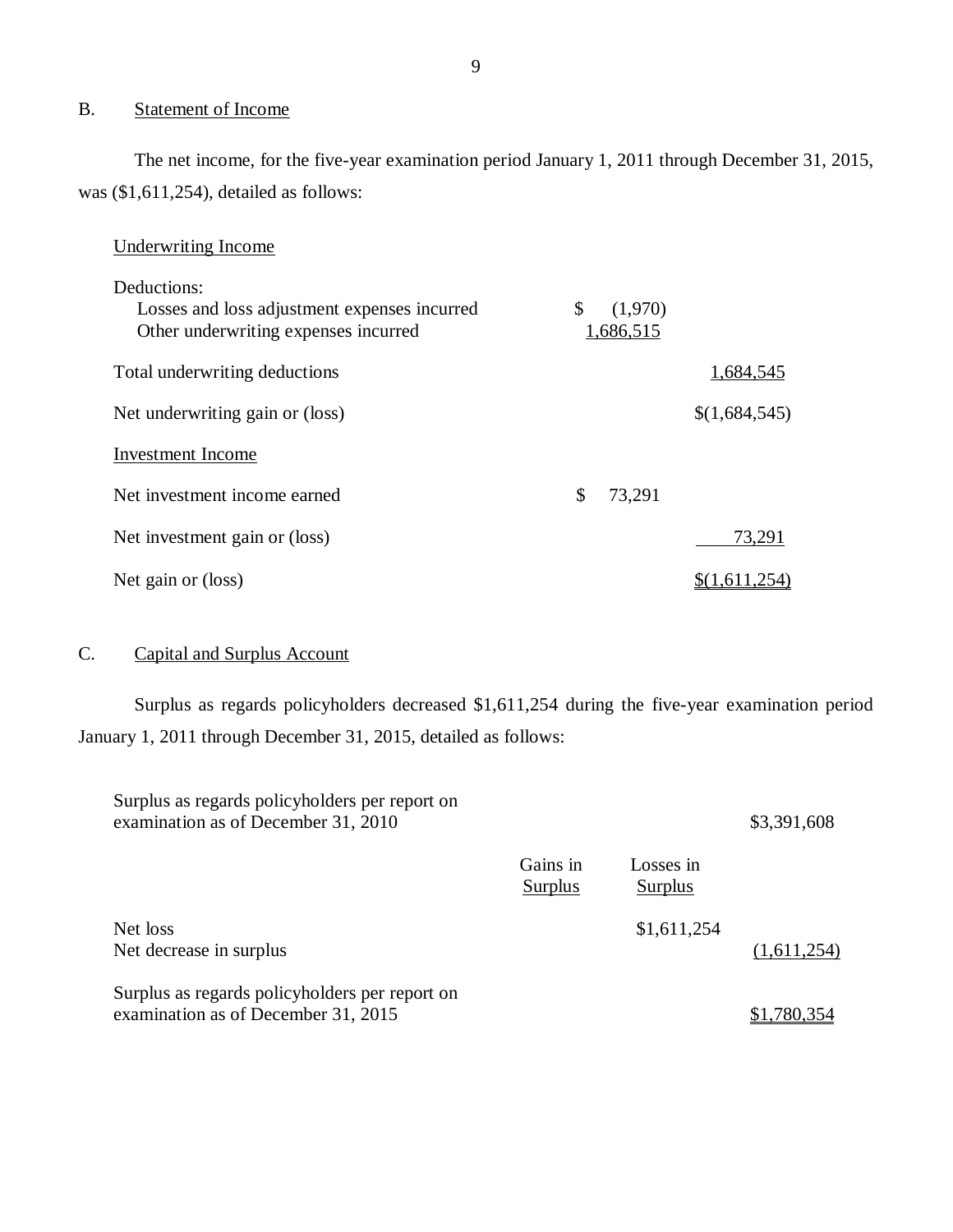### **4. LOSSES AND LOSS ADJUSTMENT EXPENSES**

<span id="page-11-0"></span>The Company has no liability for losses or loss adjustment expenses at December 31, 2015. The Department approved the Company's exemption from filing the Statement of Actuarial Opinion for all of the examination years.

# **5. COMPLIANCE WITH PRIOR REPORT ON EXAMINATION**

The prior report on examination contained one recommendation as follows (page number refers to the prior report):

# ITEM PAGE NO.

A It was recommended that the Company furnish a copy of the report on 11 examination to each member of its board of directors and obtain signed statements from each director confirming that such member has received and read the report, pursuant to the provisions of Section 312(b) of the New York Insurance Law.

The Company has complied with this recommendation.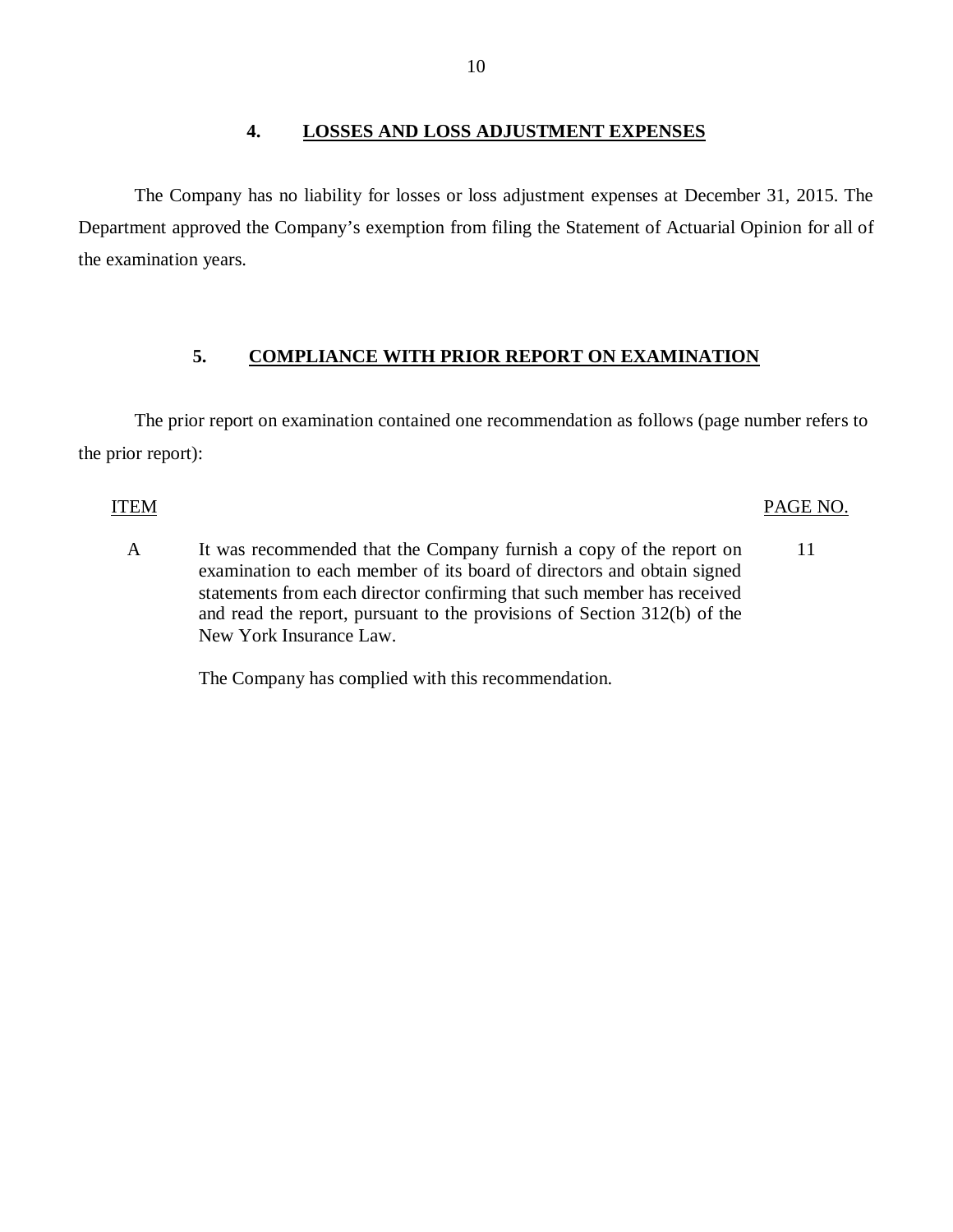# **6. SUMMARY OF COMMENTS AND RECOMMENDATIONS**

# ITEM PAGE NO.

# A Management

It is recommended that board members who are unable or unwilling to attend meetings consistently should resign or be replaced. 4

# B Holding company system

It is recommended that the Company file its annual holding company registration statements in a timely manner pursuant to the provisions of Part 80-1.4 of Department Regulation 52. 5

# C Accounts and Records

i Limitation of Investments It is recommended that the Company comply with Section 1409(a) of the New York State Insurance Law in all future filed annual statements. 7

# ii Custodial Agreement

It is recommended that the Company establish formal custodial agreements with all custodians, and that they meet all of the required provisions set forth in the NAIC Financial Condition Examiners' Handbook. 7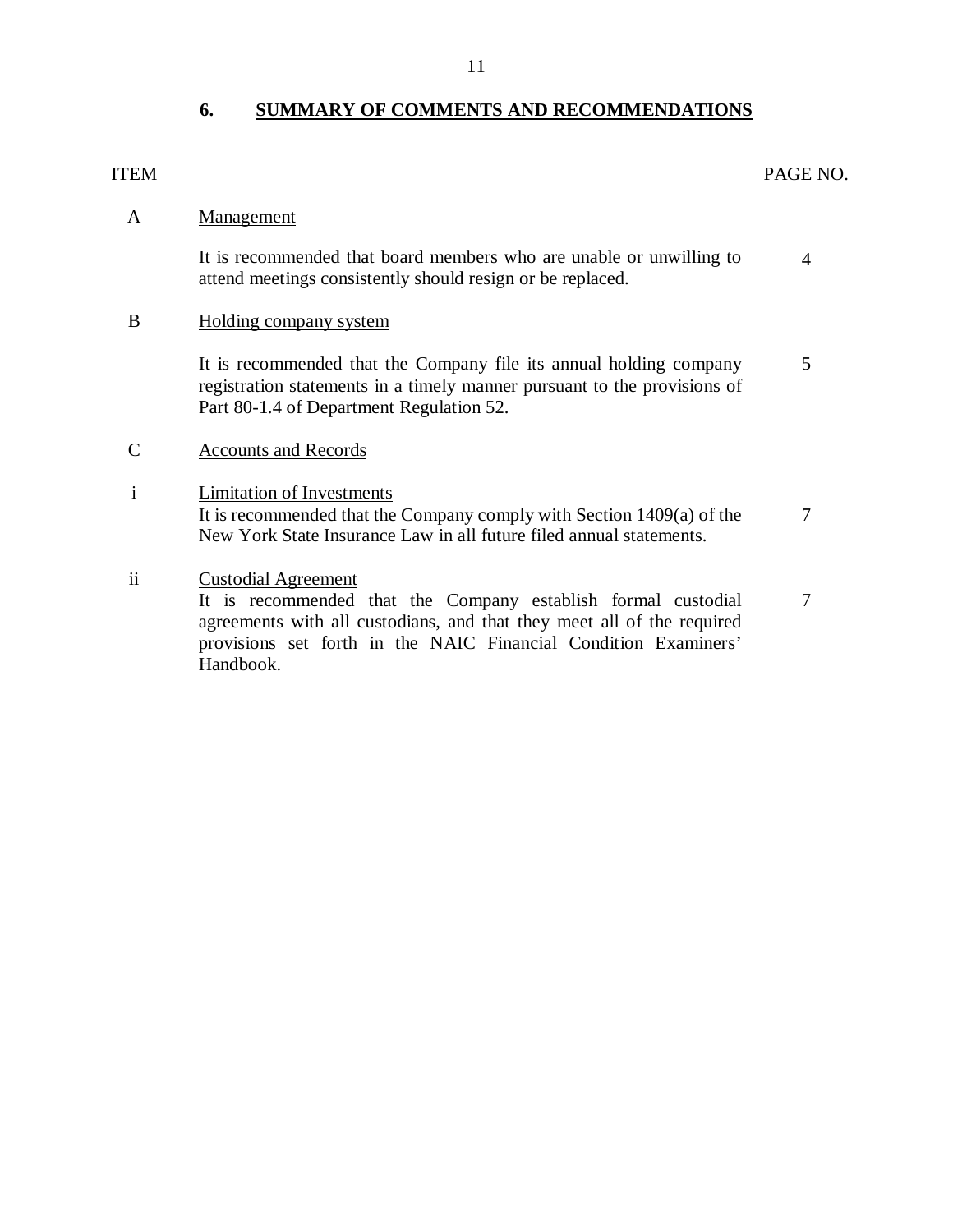Respectfully submitted,

My-Nghi Irene Tran, AFE Senior Insurance Examiner

STATE OF NEW YORK ) )ss: COUNTY OF NEW YORK )

My-Nghi Irene Tran, being duly sworn, deposes and says that the foregoing report, subscribed by

her, is true to the best of her knowledge and belief.

My-Nghi Irene Tran

Subscribed and sworn to before me

this  $\_\_\_\_\_$  day of  $\_\_\_\_\_\_$ , 2017.